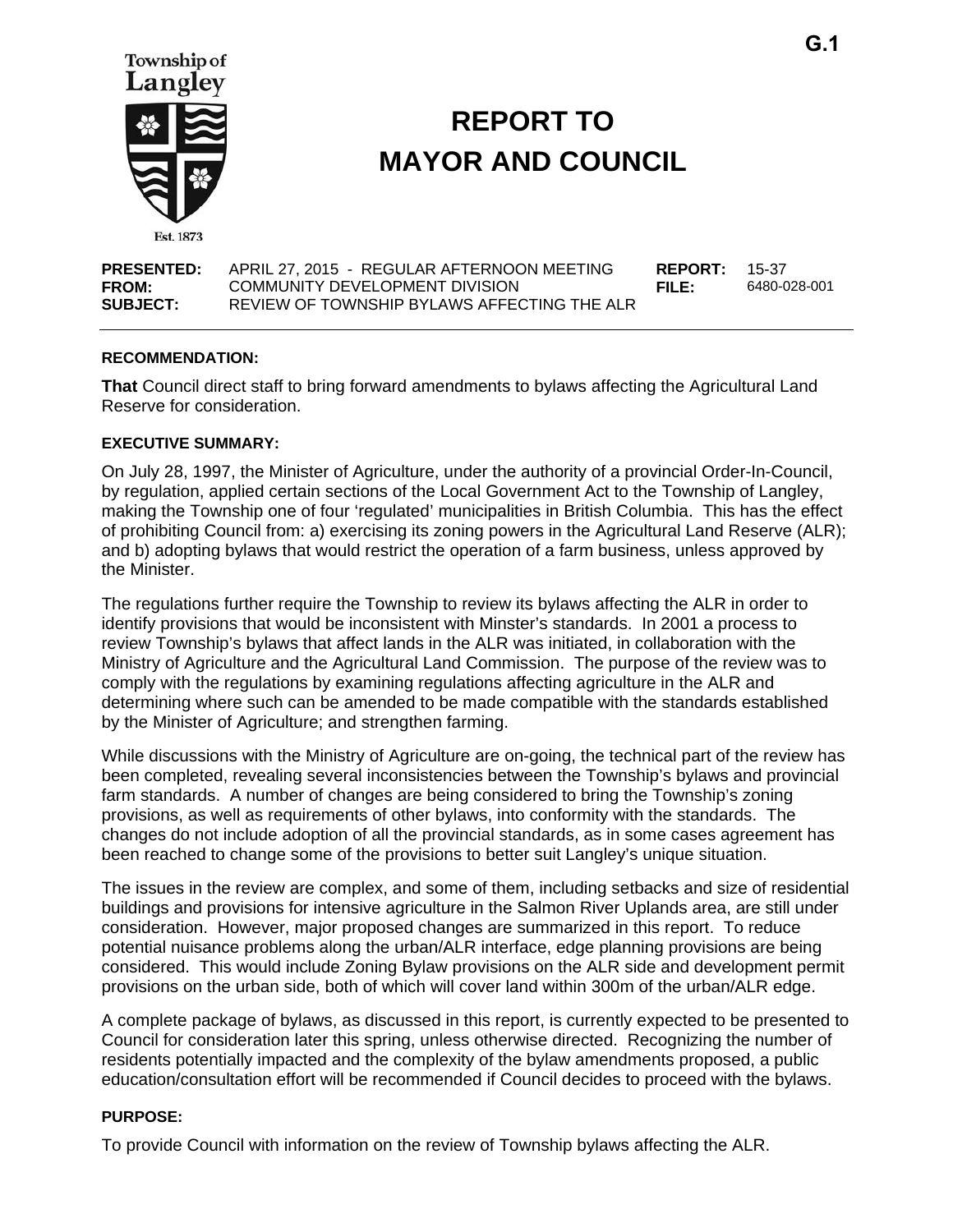## **BACKGROUND/HISTORY:**

Farming is a major activity and economic development generator in the Township. Farming has a long history in Langley, starting with the Hudson Bay Farm in Milner established in the early 1830's. About 75% of the land in the Township is located in the ALR and designated for farm purposes. In the 2011 census, Langley had 1,360 farms (almost 50% of the farms in the region) and the third largest economy in the province, based on annual farm gate receipts of \$277 million.

The community supports agriculture. In a 2011 telephone survey of 1,400 residents, farming was identified as either "Very" or "Somewhat" important by 95% of urban and 96% of rural respondents. Fully 100% of urban respondents felt that local food production should be encouraged.

The Township values agriculture and is committed to preserve and enhance it. The Sustainability Charter provides a policy framework to integrate and balance competing community expectations. It has a goal to preserve the agricultural land base for food production, which is regarded as a key component of a sustainable community. The Langley Official Community Plan (currently at third reading) recognizes the importance of agricultural land and its role in securing local food resources and providing a base for a thriving industry. To that end, the Rural Plan protects the agricultural lands, preserves larger lot sizes and reinforces of much of the land as ALR.

The Agricultural Viability Strategy identifies ways the Township can proactively support agricultural development leading to more local food production, more full-time employment, and more sustainable development as envisioned in the Sustainability Charter. These policy instruments have been put in place with extensive community engagement and guidance of the Agricultural Advisory Committee.

In 1996, the provincial government enacted the Farm Practices Protection (Right to Farm) Act, to protect farmers using normal farm practices from nuisance lawsuits and nuisance bylaws of local governments. The Act also established a process to resolve concerns and complaints. Under the Act a local government cannot use zoning to prohibit or restrict the use of land for a farm business unless the local government receives the approval of the Minister of Agriculture. A zoning restriction affecting agriculture may result in legal action against a municipality and a finding that the bylaw provisions do not have effect in some situations.

On July 28, 1997, under authority of a Provincial Order-In-Council, the Township became a 'regulated' municipality pursuant to Section 918 of the Local Government Act which prohibited the Township from adopting bylaws that restrict the use of the land for farming without the approval of the Minister.

In June 1999, two bylaws related to mushroom composting were approved by the Minister. These bylaws prohibited on-farm mushroom composting in a 500m area along the ALR boundary abutting an urban area or a portion of the Salmon River Uplands and established storm and waste water management requirements for mushroom farms and on-farm mushroom composting. At that time the Minister and Township signed a memorandum of understanding outlining the conditions *"where the temporary 500m setback of on-farm mushroom composting operations, established in Bylaw Nos. 3771 and 3795, can be removed".*

In 2001, the Ministry of Agriculture, Agricultural Land Commission (ALC) and the Township signed a tri-party Agreement to support, assist and participate in a review of the Rural Plan and Zoning Bylaw. The purpose of the review is to examine policies and regulations affecting agriculture in the ALR and determine where they can be updated to strengthen farming by reflecting evolving farming practices. Where necessary and appropriate, the Rural Plan would be made consistent with the ALC Act and the Zoning Bylaw would be made compatible with the standards established by the Minister of Agriculture, pursuant to the Local Government Act and the Farm Practices Protection ("Right-to-Farm") Act.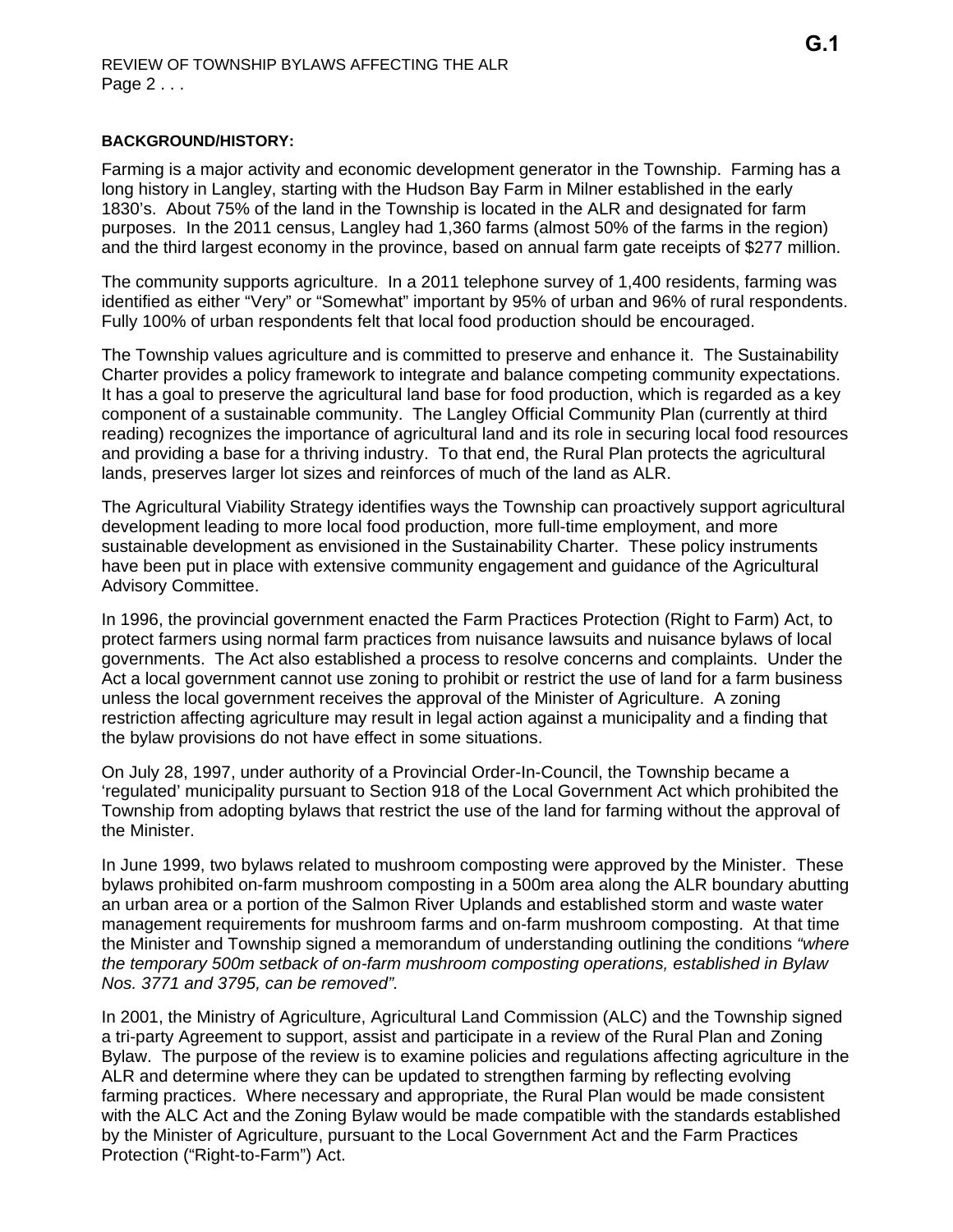## REVIEW OF TOWNSHIP BYLAWS AFFECTING THE ALR Page 3 . . .

## **DISCUSSION/ANALYSIS:**

The technical part of the review was essentially competed in 2007; but discussions to address some outstanding issues are ongoing. Discussions have revealed several inconsistencies with provincial regulations and farm standards. A number of changes are being considered to bring the Township's zoning provisions into conformity with the standards. The changes do not include adoption of all the provincial standards, in some cases agreements have been reached to change some of the provisions to better suit Langley's unique situation.

## Proposed Changes

The issues in the review are complex, and some of them are still being discussed. The major changes are summarized below.

## *Zoning Bylaw Changes*

- **Creation of a single agricultural zone to encompass all lands within the ALR** 
	- − all ALR lands, including lands currently zoned for Commercial, Industrial or other uses would be rezoned to one Agricultural Zone;
	- − a use existing on the date of adoption of the bylaw would be permitted if it was permitted by the current Zoning Bylaw, the property was occupied for that use on the date that the amendment bylaw is adopted and it received a building permit;
	- − current minimum lot size will continue to be recognized, however, subdivision is subject to ALC approval
- **Incorporation of provincial agricultural related definitions** 
	- − including definition of all residences within ALR as farm residences (for zoning, not assessment or taxation purposes);
- **Inclusion of maximum building setbacks for existing and new farm residences and maximum size for existing and new farm residential footprints:** 
	- to reduce the conflict between residences located a long distance from roads and farm operations (while this provision is still subject of discussions with the MoA, the implications are that some existing residences would become legally nonconforming with respect to building setbacks);
- **New riparian area protection setbacks from watercourses for buildings;**
- **Easing of regulations or elimination of overly restrictive regulations, such as:**
	- − greenhouse landscaping regulations that are in conflict with provincial standards;
	- − locational restrictions for fur farms, feedlots and mushroom composting operations,
- **Provision for cogeneration facilities (i.e. combined heat and power engines), kennels, subject to conditions and locational restrictions;**
- **Provision for on-farm processing, storage, direct farm marketing, product preparation, or soilless medium preparation, on-farm composting and compost sales facilities (with conditions);**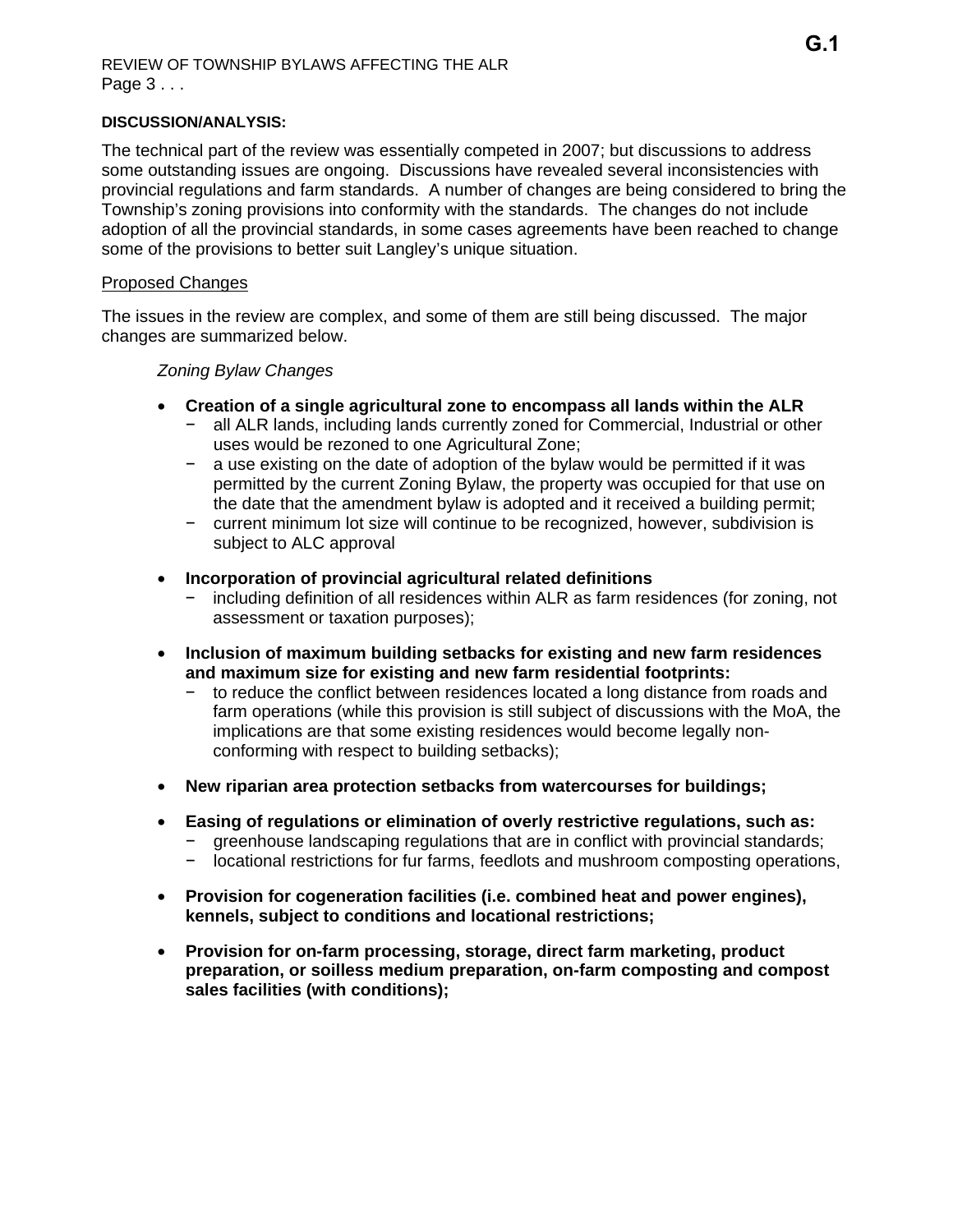# *Edge Planning Provisions*

To reduce potential nuisance problems along the urban/ALR interface, edge planning provisions are being considered as part of the proposed changes. This would include Zoning Bylaw provisions on the ALR side and development permit provisions on the urban side, both of which will cover land within 300m of the urban/ALR edge.

ALR side zoning regulations would restrict the scale of agricultural activities on ALR lands within 300m of the Urban/ALR edge by:

- Setting limits on the number of animals on different types of farm operations;
- Establishing minimum setbacks from the Urban/ALR edge for buildings, structures and farm operation uses;
- Regulating orientation of exhaust fans to be either parallel to, or away from, the Urban/ALR edge;
- Establishing farm management practices to reduce the impact of normal farm practices, e.g. greenhouse lighting; manure management; and on-farm composting management;
- Implementation of regulations, within 8 years of bylaw adoption, for liquid manure application on crops and grassland to be by sub-canopy deposition method only;
- Implementation of regulations, within 10 years of bylaw adoption, for lighting restrictions for greenhouses; and
- Providing for small scale farm exemptions and some exemptions for unique situations.

On the urban side, development permit provisions are proposed to be enacted along the urban/ALR boundary (similar provisions have been adopted in Willoughby). These provisions would require developers to secure and/or install:

- landscape buffering and agricultural awareness signage along the ALR;
- no-build restrictive covenants for principal buildings within 15m (industrial, commercial or institutional) or 30m (residential) from the ALR edge;
- no-build restrictive covenants for accessory buildings within 6m (industrial, commercial or institutional) or 15m (residential) from the ALR edge; and
- land title notification regarding the proximity of the ALR and the potential for disturbances/nuisances from normal farm practices.

## *Other proposed Bylaw Amendments*

Amendments to the Rural Plan, Feedlot Control and Fur Farm Control Bylaws will be necessary to achieve consistency with the other proposed bylaw amendments.

In addition, the Ministry is proposing an amendment to Bylaw No. 3771 to remove the 500m wide setback for on-farm mushroom composting operations along the ALR boundary abutting urban areas or parts of the Salomon River Uplands. As noted above, this provision was instituted in Bylaw No. 3711 and approved by the Minister in 1999. At the time of adoption of Bylaw No. 3771, the Township formalized an agreement with the Ministry that included conditions for the removal of the 500m setback, *when the following conditions are met:*

*1) A mushroom composting operation that meets the Ministry of Environment's conditional exemption regulation is established in the Greater Vancouver Regional District or the Fraser Valley Regional District; and*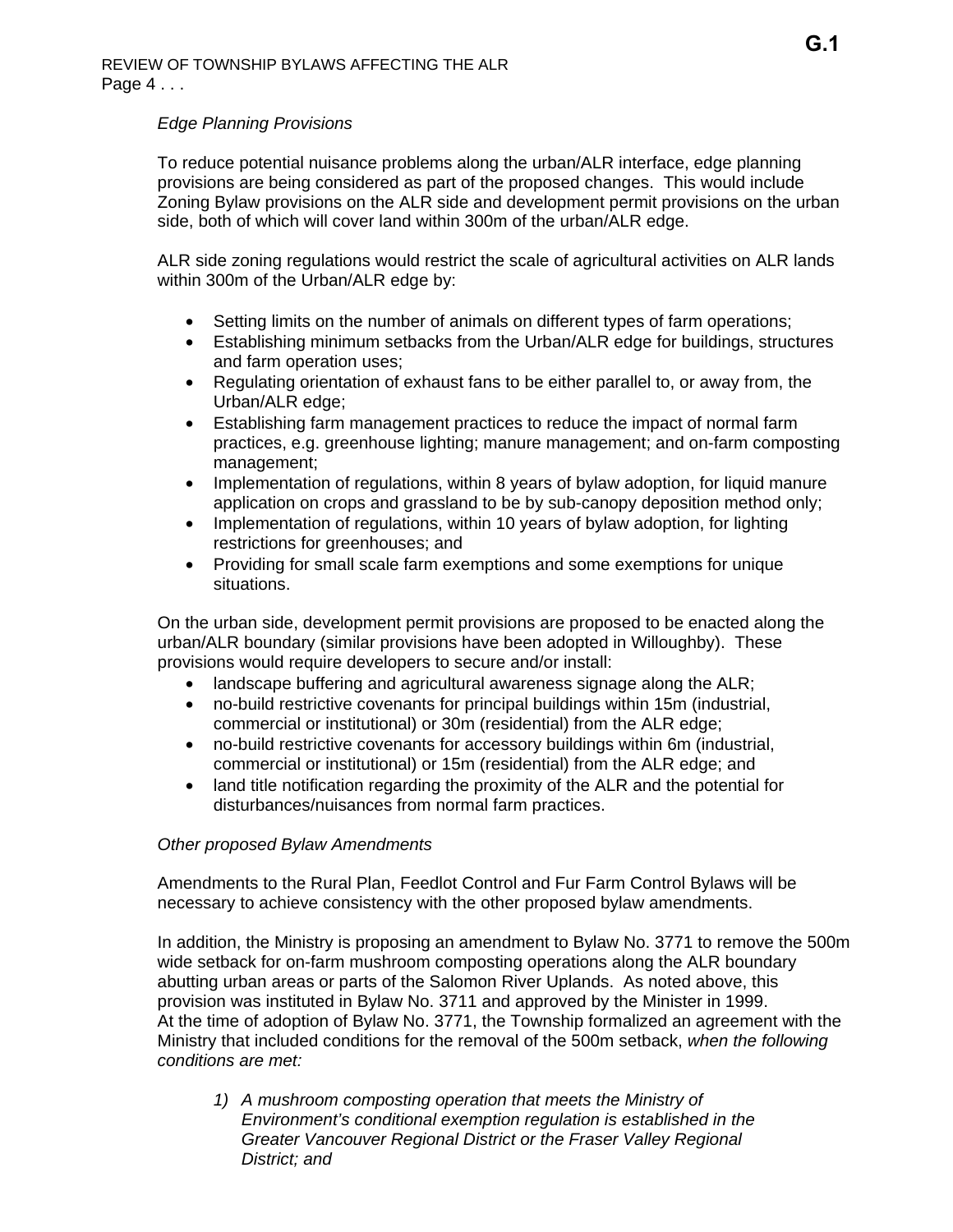## *2) The mushroom composting operation referred to above operates for 3 years without receiving an order issued to it by the Ministry of Environment or the Greater Vancouver Regional District Air Quality Control Department."*

A mushroom composting operation has been established in Abbotsford that the Ministry feels meets the above criteria.

## Outstanding Issues

There are a couple of outstanding issues that are still being discussed with the Ministry.

#### *Setbacks and Farm Residential Footprints*

Ministry standards would require all farm residential buildings to be located within 60m of the front property line to allow as much of the property as possible to be used for agriculture. Dwellings built in the middle or to the rear of the lots reduce farming options on the subject property and adjacent properties and can cause potential conflicts with farming on those properties. The Ministry's setback standards will impact some existing dwellings, making them non-conforming with respect to building setbacks. Options are being discussed with the Ministry to relax some of the standard provisions in Langley to reduce the number of non-conforming dwellings. However, there will still be many rural dwellings that cannot conform to the setbacks.

## *Salmon River Uplands Area*

Potential farm regulations in the Salmon River Uplands area are being explored to reduce the impact of intensive farming operations on residences. This is a suburban residential area of one acre lots, not an urban area, so the edge planning provisions can't be applied. Staff is discussing the possibility of a farm management area with a lesser scale and intensity of agriculture for land immediately adjacent to this area.

## *Memorandum of Understanding*

During the course of the review, several items were identified for future action to complement or refine the changes currently in progress. These are still being discussed with the Ministry, but are expected to be outlined in a memorandum of understanding between the parties for consideration in the future. Some of the primary provisions that the memorandum of understanding is expected to include are related to implementation of Urban/ALR Edge Planning management, bylaw enforcement, nutrient management over sensitive aquifer areas and any remaining unresolved issues.

#### **Summary**

Adoption of the proposed bylaws would recognize the importance of agriculture to Langley and provide updated zoning regulations for the agricultural industry that will allow it to operate more efficiently. The updated provisions comply with Provincial regulations and are less likely to be legally challenged. The edge planning provisions will reduce potential conflicts along the Urban/ALR boundary. The bylaws would also recognize the existing non-agricultural uses in the rural area and provide protection for the adjacent urban areas and environmentally sensitive areas.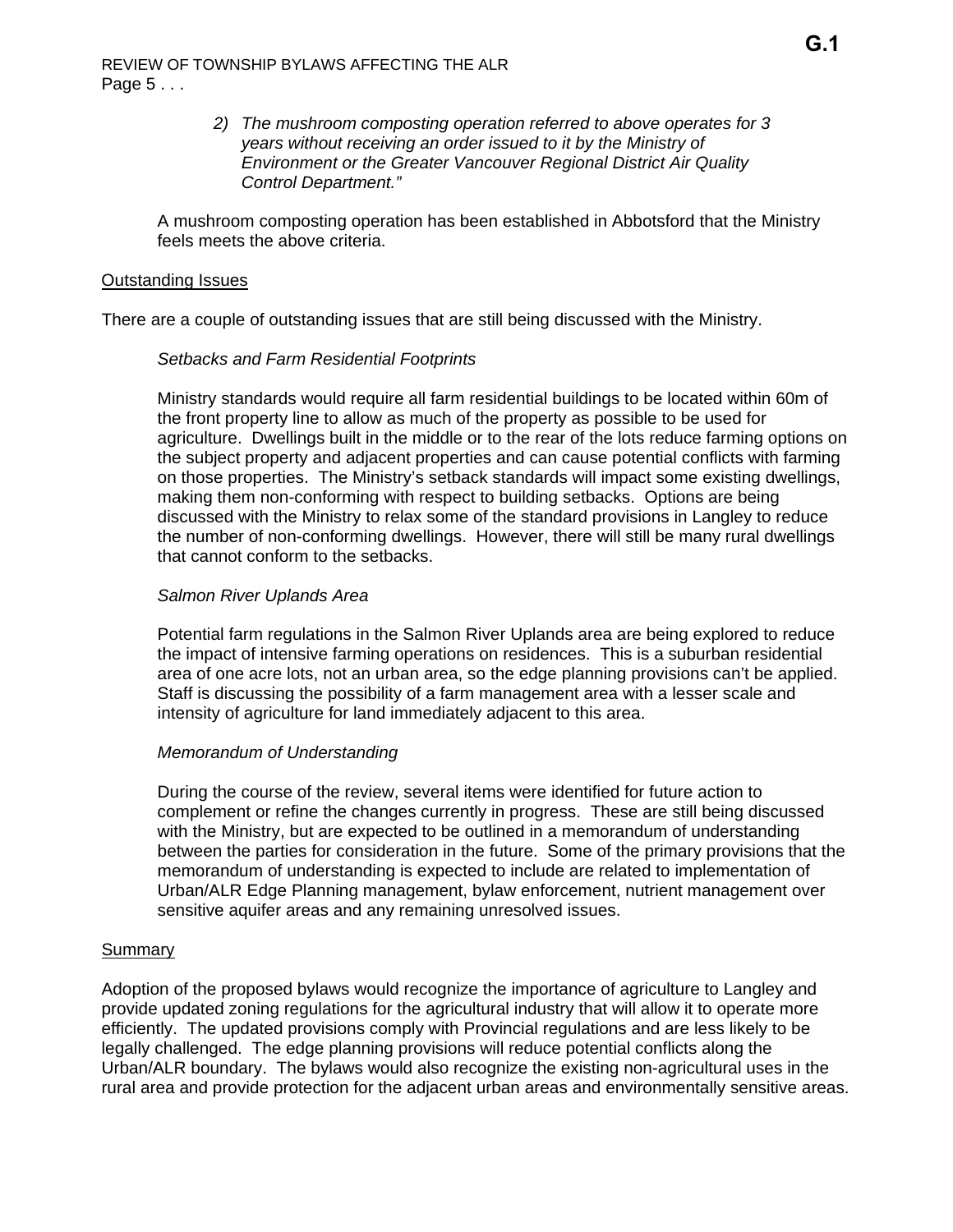As part of the consideration of adoption of the amendments Council may wish to request deregulation under Section 903 (5) of the Local Government Act. The Township, could request that the Order-In-Council be amended to repeal that portion of the regulation that requires Ministerial approval for amendments to the zoning bylaw; and retain the ability of the Township to pass farm bylaws, with the consent of the Minister.

# Next Steps

A complete package of bylaws, as discussed in this report, is expected to be presented later this spring for Council's consideration. Ministry of Agriculture staff and could be present at that meeting.

Recognizing the large number of owners potentially impacted and the complexity of the bylaw amendments proposed, a public education/consultation effort will be recommended if Council decides to proceed with the bylaws. Opportunities for review and comment from the Agricultural Advisory Committee and the Urban Development Institute will also be provided.

# **Applicable Policies:**

# Sustainability Charter

The subject bylaws complement the Township's Sustainability Charter's vision to "protect our people and properties" and "respect our rural character and rural heritage".

## Official Community Plan and Rural Plan

The bylaws support a goal of the OCP (currently at third reading) to promote agriculture and enhance farm viability. They also support the goals of the Rural Plan to enhance agricultural viability through recognition and protection of the diverse agricultural lands, preservation of larger lot sizes and encouragement of the agricultural industry. Some amendments to the Rural Plan will be necessary to ensure a better fit to address the Township's unique character related to urban/ALR edge planning.

## Tri Party Agreement

Consistent with the tri-party agreement the subject bylaws satisfy in a significant way the purpose of the subject review, which in part states that:

*"It is understood that the purpose of the review is to examine existing policy and regulations affecting agriculture in the ALR, to determine where the policy and regulations can be amended to strengthen farming in a manner that takes rural, environmental and urban interests into account…"* 

## Agricultural Viability Strategy

The subject bylaws complement the Township's Agricultural Viability Strategy and specifically focus on two of its main strategy areas, namely:

- "providing a secure agricultural land base", by:
	- o supporting the protection of agricultural land for agricultural purposes;
	- o encouraging agricultural use of land zoned for agriculture;
	- o providing edge planning where the ALR abuts urban/ALR land; and
	- o supporting building setbacks (maximum and minimum) and residential building footprint guidelines on agricultural land.